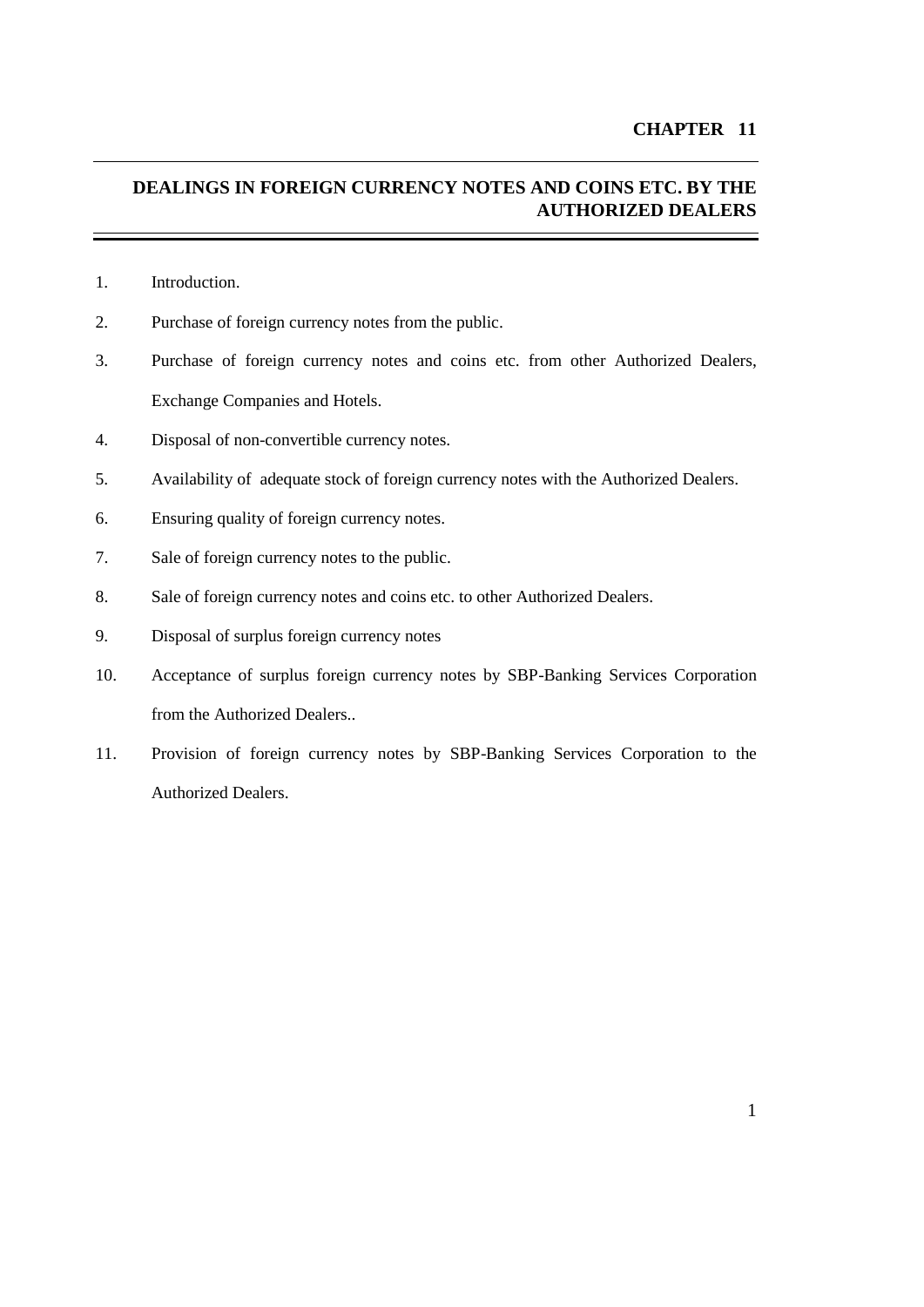## **CHAPTER 11**

### **DEALINGS IN FOREIGN CURRENCY NOTES AND COINS ETC. BY THE AUTHORIZED DEALERS**

# **1. Introduction.**

Authorized Dealer's license to deal in foreign exchange includes an authorization to deal in foreign currency notes and coins as well. In addition to Authorized Dealers, the State Bank has granted licenses to Exchange Companies and issued restricted authorizations to selected hotels to deal in foreign currency notes and coins etc. as per the scope of business mentioned in their licenses/authorizations.

This chapter sets out the regulations which govern the purchase and sale of foreign currency by the Authorized Dealers.

#### **2. Purchase of foreign currency notes from the public.**

All incoming persons, whether Pakistani or foreign national, can bring with them without any limit foreign currencies and other instruments against the submission of a declaration to the Customs authorities on amount exceeding US\$ 10,000 or equivalent in terms of SBP Notification No. F.E.1/2012-SB dated the 16th June, 2012, wherever applicable. Such currencies/instruments may be freely purchased by the Authorized Dealers against payment in PKR. Authorized Dealers may also purchase foreign currencies withdrawn by the account holders from their foreign currency accounts and from the walk-in-customer against payment in PKR subject to fulfillment of applicable AML/CFT regulations/guidelines issued by the State Bank. Authorized Dealers should issue a certificate of currency encashment on the prescribed form (Appendix V-9).

In cases where the foreign currency offered for sale by a traveller had been originally obtained from an Authorized Dealer, the repurchase should be endorsed on the traveller's passport in the case of Pakistan nationals only.

### **3. Purchase of foreign currency notes and coins etc. from other Authorized Dealers, Exchange Companies and Hotels.**

Authorized Dealers may also purchase foreign currency notes, coins and other instruments freely from other Authorized Dealers, Exchange Companies and hotels licensed/authorized by the State Bank.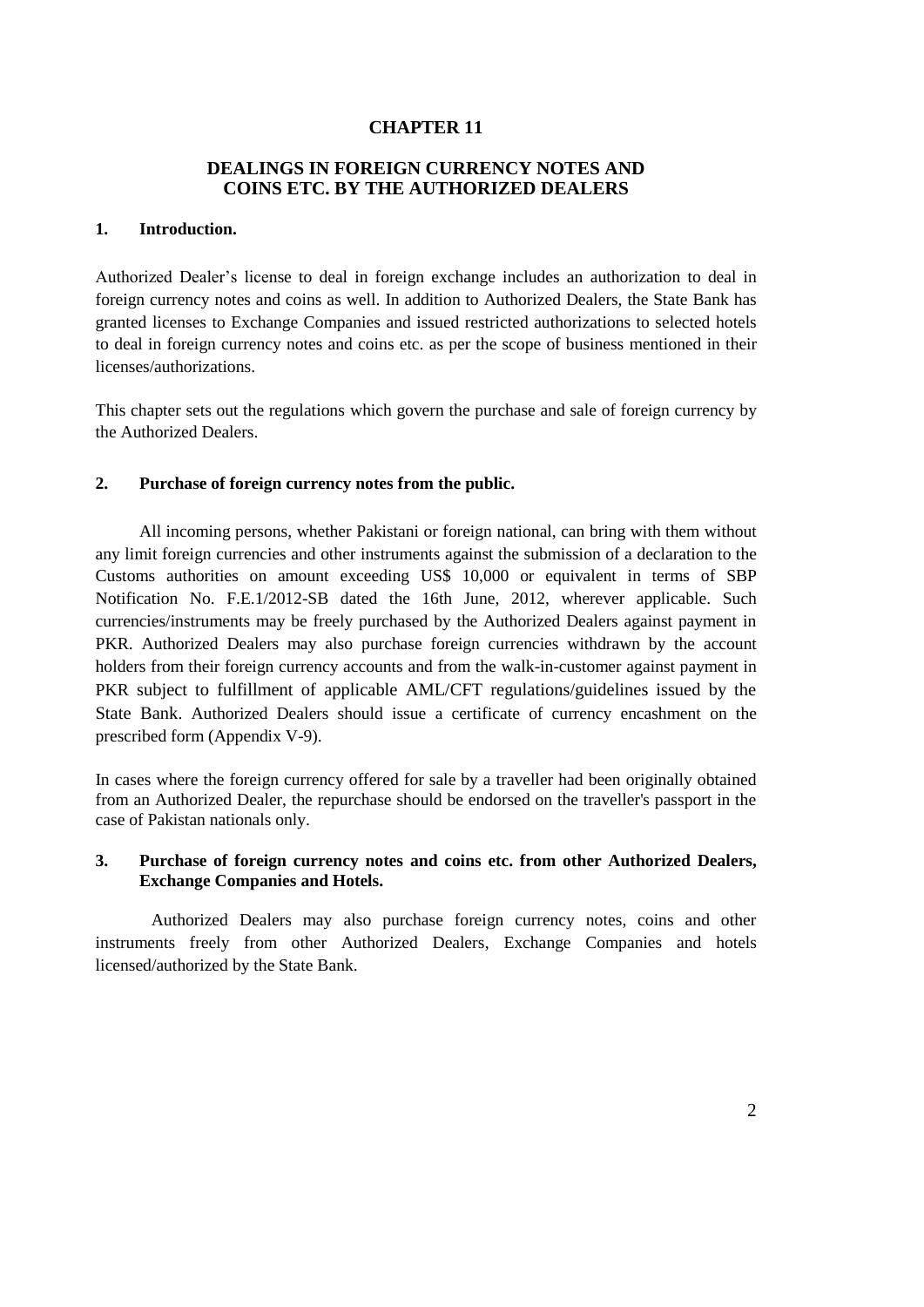### **4. Disposal of non-convertible currency notes.**

Many countries have restrictions on import of their own currency notes and do not allow their repatriation through banking system. Surplus collection of such foreign currency notes can be disposed of in the international centres at market rates. Authorized Dealers should arrange with their overseas branches or correspondents to keep them fully informed of such restrictions on such currencies' import, repatriation and also about demonetization, currency re-organization etc. in foreign countries. Such information may also be passed on by the Authorized Dealers to those Exchange Companies/hotels which are their customers.

## **5. Availability of adequate stock of foreign currency notes with the Authorized Dealers.**

It is the responsibility of Authorized Dealers to ensure that adequate stocks of foreign currency notes are available with their authorized branches at all times for meeting the requirements of their customers. For this purpose, Authorized Dealers may replenish their stocks of foreign currency notes either by purchasing the same from other Authorized Dealers/Exchange Companies or by importing them from their overseas branches and correspondents.

### <span id="page-2-0"></span>**6 Ensuring quality of foreign currency notes.**

In order to ensure provision of good quality notes to the public, Authorized Dealers should avoid stapling of foreign currency notes and deliver the same from their counters in unstapled condition with proper banding of note packets, if so required.

### **7. Sale of foreign currency notes to the public.**

Authorized Dealers may sell foreign currency notes to persons proceeding abroad within the amount of foreign exchange allowed through special permission by the State Bank or under the authority delegated to them in Chapter 17 subject to compliance of the related provisions.

### **8. Sale of foreign currency notes and coins etc. to other Authorized Dealers.**

Authorized Dealers may freely sell foreign currency notes, coins and other instruments to other Authorized Dealers.

### **9. Disposal of surplus foreign currency notes.**

When Authorized Dealers are unable to dispose of their holdings of foreign currency notes by sale to the public or other Authorized Dealers, they may dispose of the same by receiving credit thereagainst in their Nostro accounts as per the following: